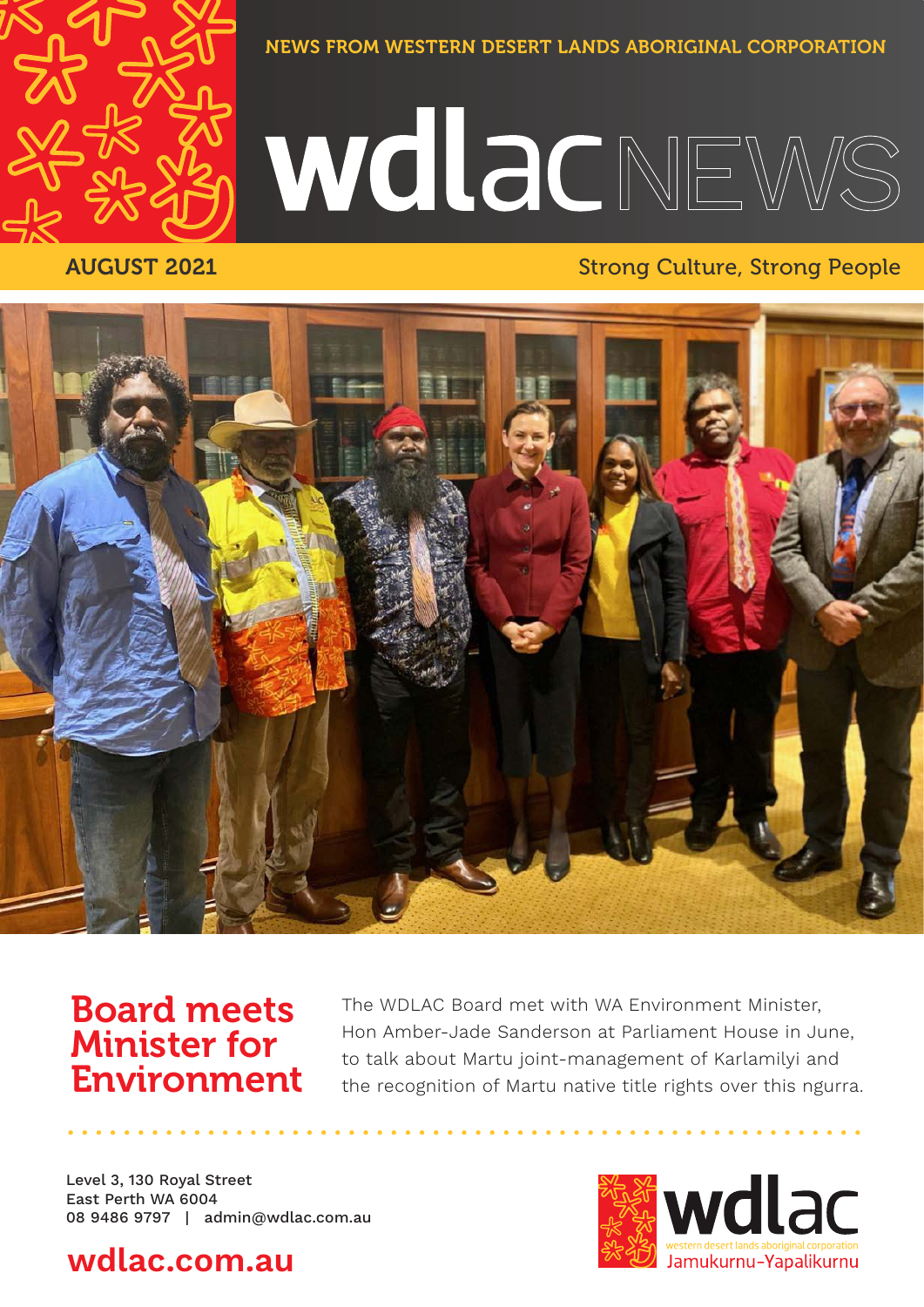

### Special General Meeting

**A Special General Meeting of WDLAC members and Martu Common Law Holders was held in Punmu on the 20 May 2021. We met to discuss protecting the Percival Lakes and Lake Waukarlycarly, and to progress a native title claim over unclaimed areas on the western boundary of Martu ngurra.**

Martu families, Elders and knowledge holders want to protect and preserve the lake systems on their ngurra and resolved to authorise WDLAC to establish a Martu Indigenous Protected Area (IPA) for the Percival Lakes system and Lake Waukarlycarly.

Along the western boundary of the Martu determination there are a number of small unclaimed areas. The Wanajarra and Yina (Elders) Council had met in Port Hedland in March and endorsed making a native title application over these unclaimed and unprotected areas.

The meeting of Martu Common Law Holders authorised a native title claim to be made for these areas. Central Desert Native Title Services are handling this claim for Martu.

# Camps On **Country**

**Melvin Farmer, WDLAC Chairman went to the Minerals Council of Australia in Melbourne two years ago and challenged leaders of the mining industry to invest in Martu intergenerational knowledge transfer. He explained the importance of passing on our science, our language and our knowledge of country to our children.**

Last year, WDLAC added its own money to funds received from the Martu Future Fund and a BHP grant to the Cultural Camps project. When finished, it will mean that Mijijimaya and Puntawari are repaired and refurbished for use by Martu families.





The first job is a joint-venture with KJ Rangers to install toilets. Puntawari is completed and the toilets will be in at Mijijimaya this year.

The project will then move on to repairs to existing buildings, water supplies and road repairs to make these great places for long-term camps.

Anne Mitchell, WDLAC Deputy Chairperson and Kieran Wong from the Fulcrum Agency presented a report about the project to the 2021 Pilbara Summit. Anne told Pilbara leaders about the importance of camps on country – "for families and spending time together on ngurra to stay ngyine (strong inside)".

The on-country camps will also be available to take young people who need guidance and time to connect with their culture, back to country with Elders and community leaders.

Our ngurra camps are becoming a reality, but our pitch for more support doesn't stop with Melvin in Melbourne, Anne at the Pilbara summit, or with the welcome contribution from BHP. This is a program that should be supported by all mining companies and Governments.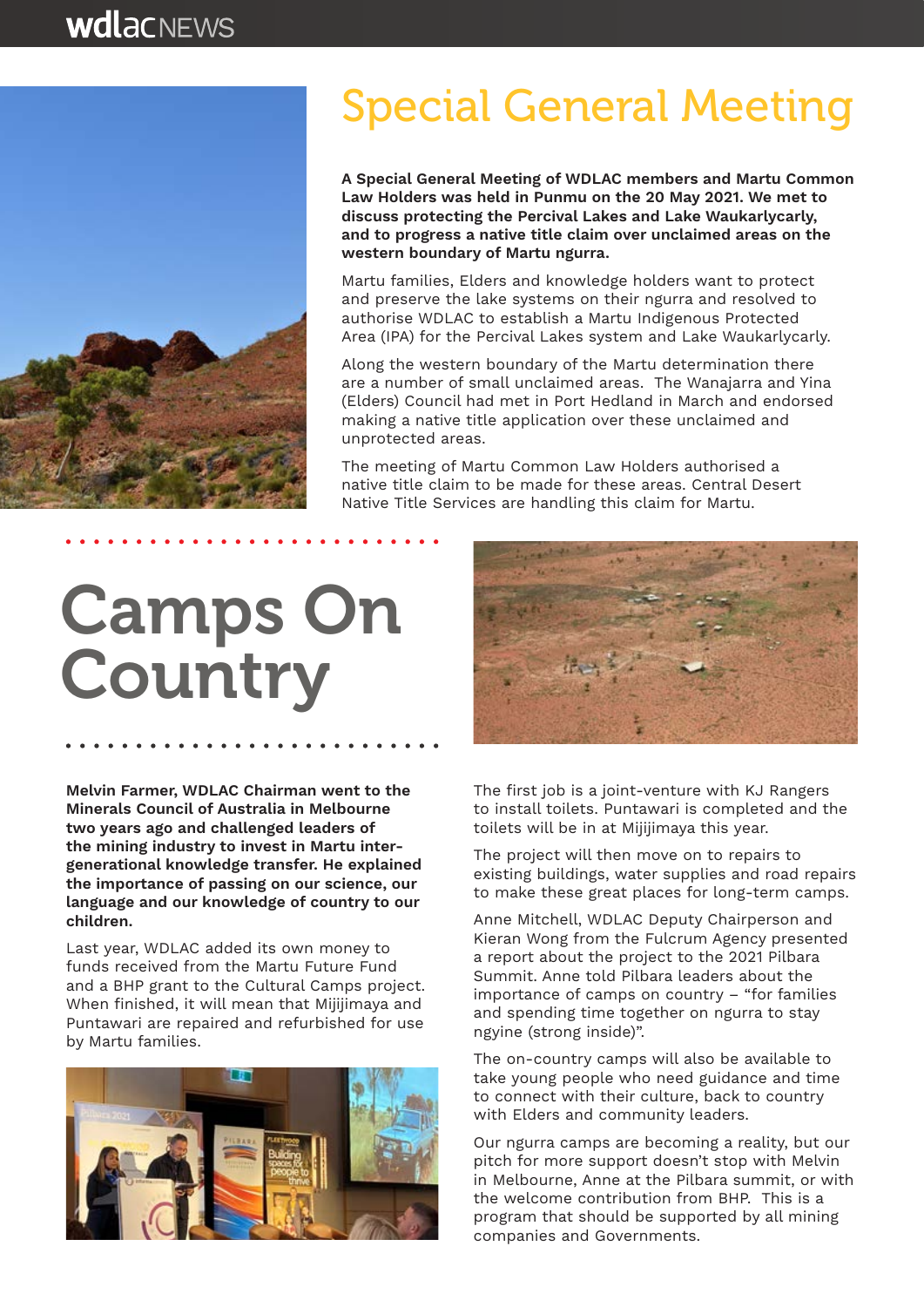NEWS FROM WESTERN DESERT LANDS ABORIGINAL CORPORATION



## URGENT – time for all Martu to get vaccinated!

#### **From 16th August 2021, the COVID Pfizer vaccination will be available at all Puntukurnu Aboriginal Medical Service (PAMS) Clinics.**

Vaccinations for PAMS Clients started on Monday 2nd August in Newman and will be available in the remote communities of Jigalong, Parnngurr, Punmu and Kunawarritji from Monday 16th August for Martu mob.

WDLAC and PAMS Chairman, Melvin Farmer says it is really important that Martu people get vaccinated. "This COVID virus is really dangerous for Indigenous people all over the world," Melvin said.

"It's more dangerous for Indigenous people than other people - we have to get all of our people vaccinated and protected."

Contact PAMS to get your jab to keep our mob safe and strong.

All our clients over 16 years of age can get the Pfizer vaccination.

For more information speak to your nearest PAMS Clinic



For more information: phone **PAMS 9111 1777** or go to **puntukurnu.com.au/covid-19/booking-your-vaccination.aspx**